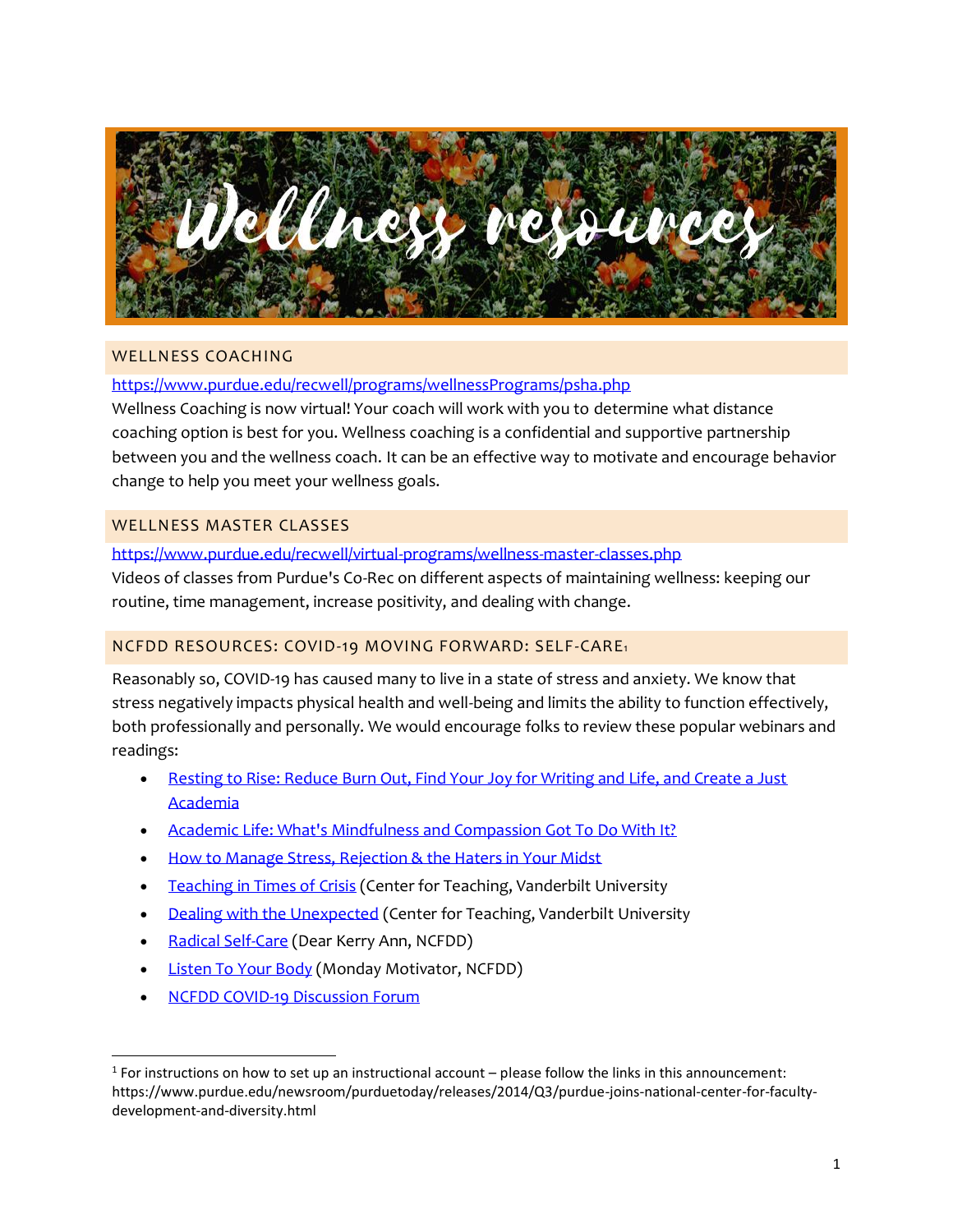## MOVING FORWARD: REWORK YOUR STRATEGIC PLAN

If you haven't already, consider taking the time to create a [strategic plan.](https://www.facultydiversity.org/webinars/semesterplan20) If you've already created your plan, now is the time to rework it based on your newly-changed schedule and the expectations placed upon you. You can create or rework [your plan](https://www.facultydiversity.org/webinars/semesterplan20) to cover the next week, two weeks, month, or semester. Having this plan will be your roadmap to help you identify personal and professional goals, create a workable plan to accomplish them, and identify the types of community, support, and accountability you need to remain productive.

## MOVING FORWARD: LOWER YOUR STANDARDS

At NCFDD, we've worked with thousands of academic writers through our Faculty Success Program. An important area of the program focuses on "Lowering Your Standards." As you're trying to cope with the enormity of what's happening (within your day-to-day life as well as the world), consider employing some of the strategies provide[d here.](https://www.facultydiversity.org/monday-motivator/loweryourstandard) In addition, we've made the video linked below, typically only available to FSP participants, open to all NCFDD members.

## ADDITIONAL VIRTUAL WELLNESS OFFERINGS THROUGH THE PURDUE CO-REC

<https://www.purdue.edu/recwell/virtual-programs/index.php>

- Les Mills on Demand
- Group X Classes
- Cooking Demonstrations
- 1-on-1 Financial Wellness Coaching
- 1-on-1 Personal Training
- 1-on-1 Athletic Training
- 1-on-1 Physical Therapy
- 1-on-1 Nutrition Consultations
- E-sports

## HELPFUL ARTICLES

- CAPS Article: [Adjusting to the New](https://www.purdue.edu/caps/covid-19/adjusting-to-new-normal.html) Normal
- [Staying Socially Connected While Social Distancing](https://www.purdue.edu/hr/CHL/healthyboiler/news/newsletter/2020-04/socially-connected.php?utm_source=delivra&utm_medium=email&utm_campaign=HB%20newsletter%20-%20Issue%2015%20-%20April%202020&utm_id=39478354)
- [Going remote: Integrating work, life during COVID-19 stay-at-home order](https://www.purdue.edu/hr/CHL/healthyboiler/news/newsletter/2020-04/going-remote.php?utm_source=delivra&utm_medium=email&utm_campaign=HB%20newsletter%20-%20Issue%2015%20-%20April%202020&utm_id=39478354)
- [Autism and COVID-19: resources for families](https://www.purdue.edu/hr/CHL/healthyboiler/news/newsletter/2020-04/autism_awareness.php?utm_source=delivra&utm_medium=email&utm_campaign=HB%20newsletter%20-%20Issue%2015%20-%20April%202020&utm_id=39478354)
- CDC Article: [Stress and Coping](https://www.cdc.gov/coronavirus/2019-ncov/daily-life-coping/managing-stress-anxiety.html?CDC_AA_refVal=https%3A%2F%2Fwww.cdc.gov%2Fcoronavirus%2F2019-ncov%2Fprepare%2Fmanaging-stress-anxiety.html)
- SAMSHA publication: Taking Care of Your Behavioral Health During an Infectious Disease [Outbreak:Tips for Social Distancing, Quarantine, and Isolation](https://store.samhsa.gov/product/Taking-Care-of-Your-Behavioral-Health-During-an-Infectious-Disease-Outbreak/sma14-4894) [Tips for Social Distancing, Quarantine, and Isolation](https://store.samhsa.gov/product/Taking-Care-of-Your-Behavioral-Health-During-an-Infectious-Disease-Outbreak/sma14-4894)
- Loyola University publication: [Coronavirus: Effects of the Coronavirus on Mental Health](https://www.loyola.edu/department/counseling-center/lets-talk/coronavirus)
- Tips From Behavioral Science to Flatten the Curve on COVID Anxiety: https://www.socialsciencespace.com/2020/03/tips-from-behavioral-science-to-flatten-thecurve-on-covid-anxiety/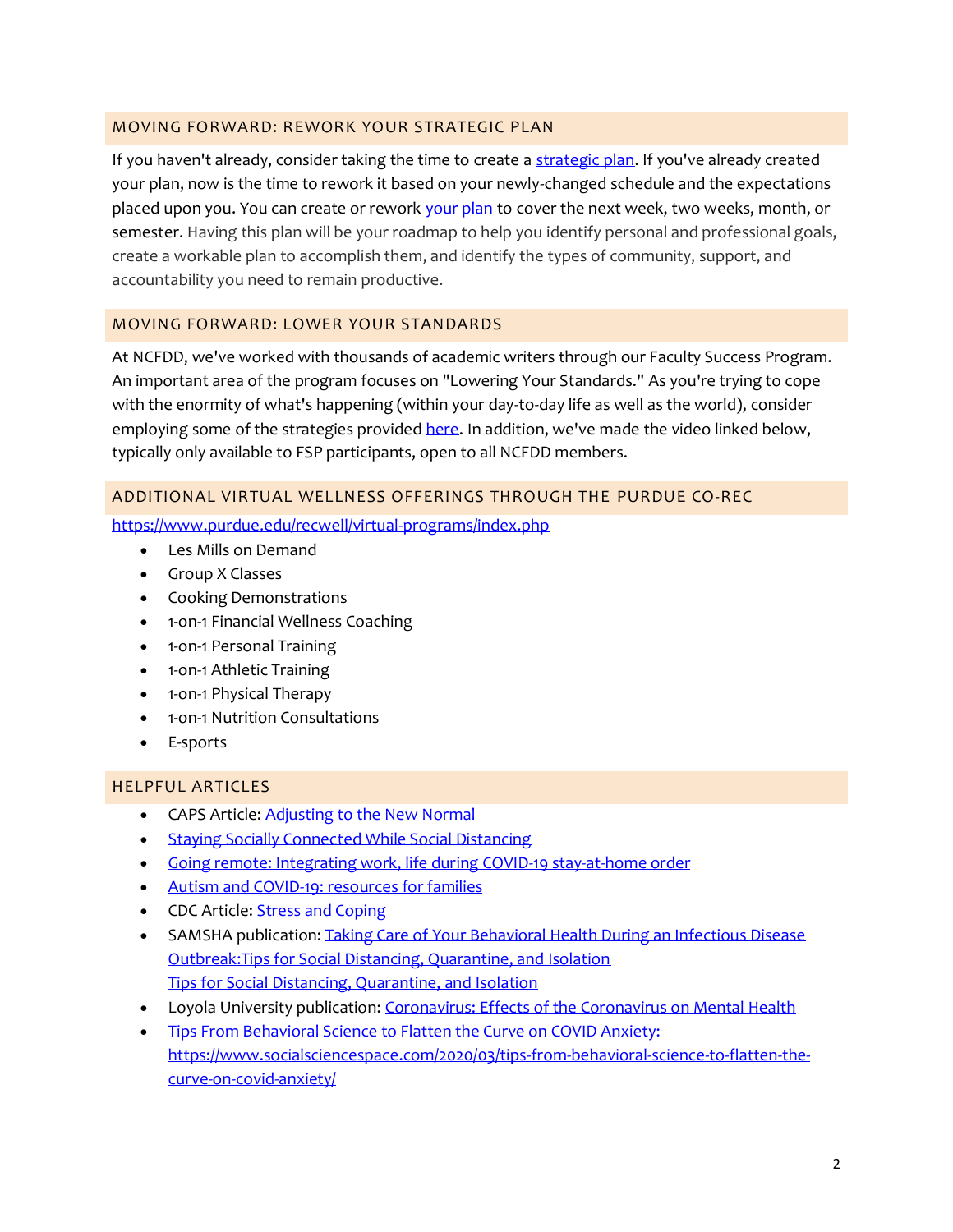# COUNSELING AND PSYCHOLOGICAL SERVICES (CAPS)

### <https://www.purdue.edu/caps/>

CAPS will remain open during this time, providing services to assist in meeting students' mental health needs. In light of the recent changes the university is taking to prevent the spread of coronavirus (COVID-19), and consistent with public health recommendations, CAPS has decided to shift to the use of telehealth resources (via telephone) for the foreseeable future. This is consistent with recommendations related to social distancing, while allowing us to continue providing services to support our students.

For now, our services will be offered in the following manner:

- Brief Phone Screening
- Individual Therapy
- Group Therapy and Workshops
- Psychiatry
- Care and Case Management
- On-Call
- Outreach

## GREATER LAFAYETTE COVID-19 MUTUAL AID RESPONSE

### <https://www.facebook.com/groups/187656082663278/>

Hello Greater Lafayette, I have created this group for the purposes of being able to quickly coordinate to fulfill the needs of people in our community in response to COVID-19. What to post: If someone in the community needs groceries or supplies because they are sick or vulnerable to illness, please post here so we can coordinate someone who is healthy getting supplies for them. If someone in the community is in need of emergency funds because they cannot work due to COVID, please post donation drives here. If someone is in need of funds due to medical costs, please post donation drives here. If vulnerable people in other communities (e.g. prisoners, sex workers, disabled folks, poor folks, people of color, etc.) are in need of supplies or money, please post those donation drives here so we can extend our resources. If people need rides to the doctor/hospital/urgent care, please post here. Please share information about COVID-10 prevention, testing, and preparation here so members of our community can educate themselves and their loved ones. Please post anything else directly related to COVID-19 mutual aid coordination in The Greater Lafayette area. Please invite your friends and share widely!

# OTHER RESOURCES

There are many community and national organizations also ready to help, such as:

• **COVID-19 Mental Health Resource Hub:** a collaboration among several national leaders in the mental health community – including Anthem and Beacon Health Options – th[e COVID-19](https://psychhub.com/covid-19/)  [Mental Health Resource Hub](https://psychhub.com/covid-19/) is a free, digital resource site to help individuals and care providers address behavioral health needs resulting from the COVID-19 pandemic. This Resource Hub provides a range of resources designed to help people, their families and care